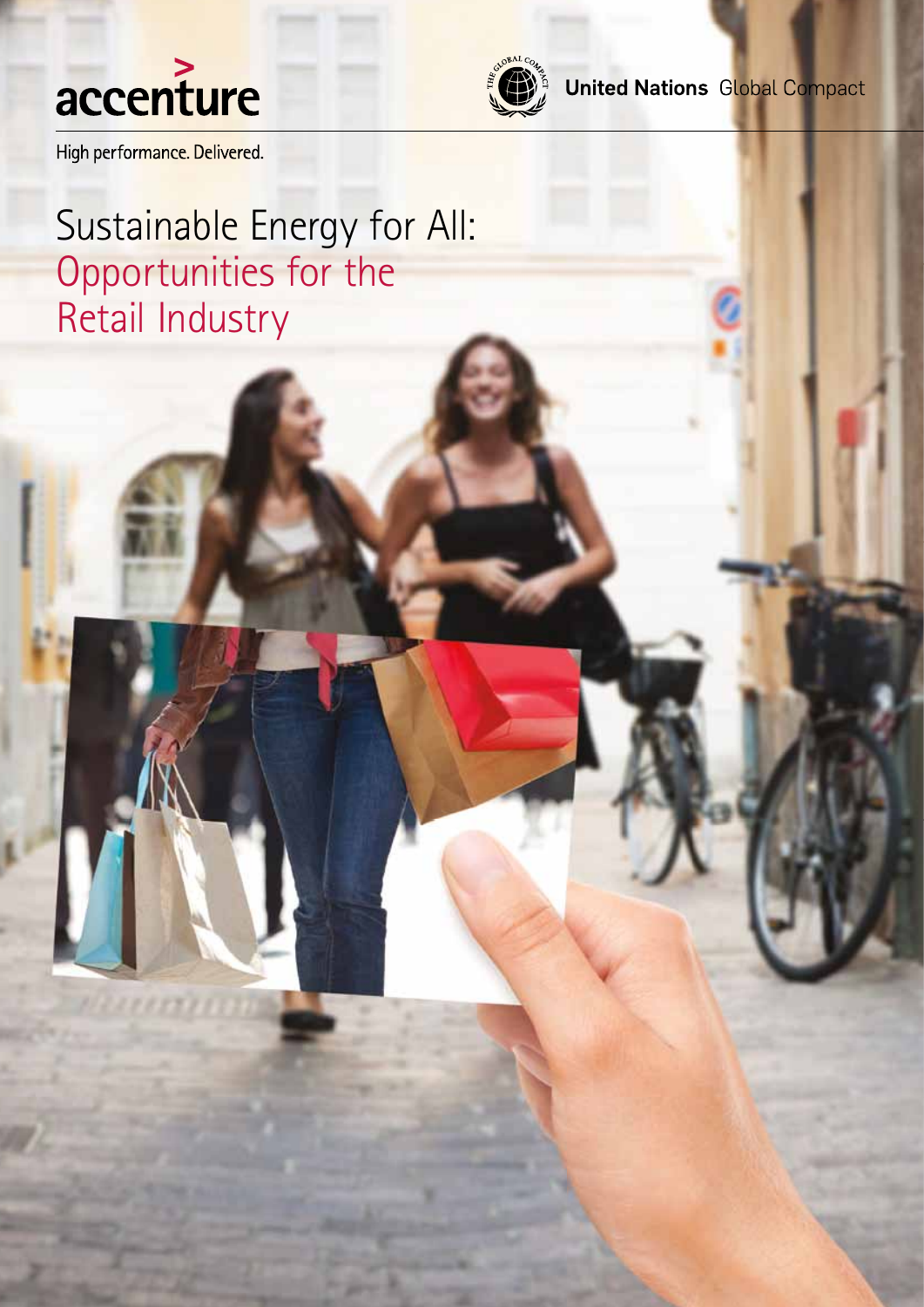# **Acknowledgements**

The findings presented in this document are the result of research, interviews, and focus groups conducted in support of the development of the *Sustainable Energy for All* Initiative by the UN Global Compact and Accenture. More than 70 companies across 19 industries—primarily UN Global Compact LEAD companies and Caring for Climate Signatories—contributed to these findings.

# **Contents**

| <b>Preface</b>                                                         | 3 |
|------------------------------------------------------------------------|---|
| <b>Summary</b>                                                         | 4 |
| The Importance of Sustainable Energy for the<br><b>Retail Industry</b> | 6 |
| <b>Priority Actions for the Retail Industry</b>                        | 9 |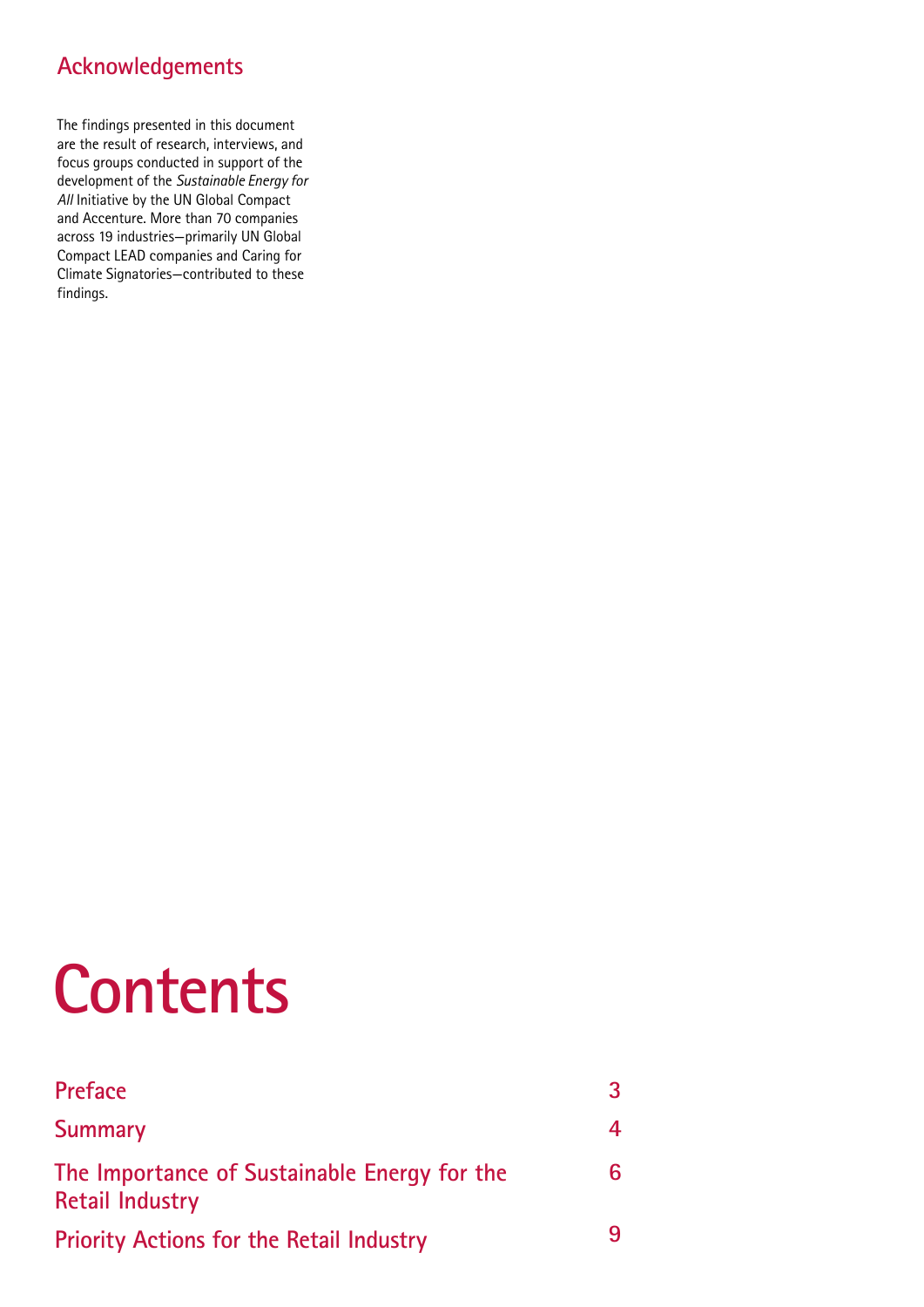# **Preface**

In support of the United Nations Secretary General's *Sustainable Energy for All* initiative, the United Nations Global Compact and Accenture have teamed to identify the most important actions the private sector can take across nineteen different industries to advance the primary objectives of the initiative while simultaneously driving business value.

This body of work includes an introductory report that discusses the relationship between the initiative and the private sector in a broad sense, as well as 19 individual "Industry Opportunity" documents. In total, the objective is to provide guidance and to inspire companies across all industries to take action in pursuit of sustainable energy and benefits for their own companies.

This document provides an analysis of the opportunities *Sustainable Energy for All* presents to the retail industry. It identifies specific priority actions retail companies can take to advance the three objectives of the initiative—energy access, energy efficiency, and renewable energy—while also driving increased business value.

The priority actions identified for each industry are aligned to the vision and objectives of the *Sustainable Energy for All* Initiative. They span multiple modes of engagement—operations, products & services, social investment and philanthropy, and advocacy and public policy engagement—and represent four different ways that businesses can create value: revenue growth, cost reduction, brand enhancement, and risk management. As UN Secretary General Ban Ki-Moon wrote prior to the 2012 World Future Energy Summit, "Energy transforms lives, businesses and economies…. To succeed, we need everyone at the table—governments, the private sector, and civil society—all working together to accomplish what none can do alone…. The obstacles are not so much technical as human. We need to raise sustainable energy to the top of the global agenda and focus our attention, ingenuity, resources, and investments to make it a reality."

Addressing the world's energy needs is a way to advance society and also to advance sustainable value creation for the retail industry—while balancing positive economic, environmental, and social gains across the globe.

#### **About the Retail Industry**

The global retail industry drives a significant amount of revenue - the top 250 global retailers recorded aggregate sales of \$3.94 trillion in 2010.<sup>1</sup> Industry performance serves as a major indicator of economic health, especially in developed countries. Retailers are the link between producer and consumer, and consist of companies that sell merchandise directly to customers, usually without any change to the product. Retailers sell a wide variety of goods, including apparel, furniture, electronics and appliances, building materials, food and beverages, personal care items, and sporting goods. Some retailers can be categorized as "big-box" retailers. These companies have established supercenters that sell merchandise across many industries. Their stores are designed to attract large quantities of walk-in customers and serve as a central location for shopping needs. Most retailers sell goods meant for personal and household consumption, but some also serve businesses and institutional clients.<sup>2</sup>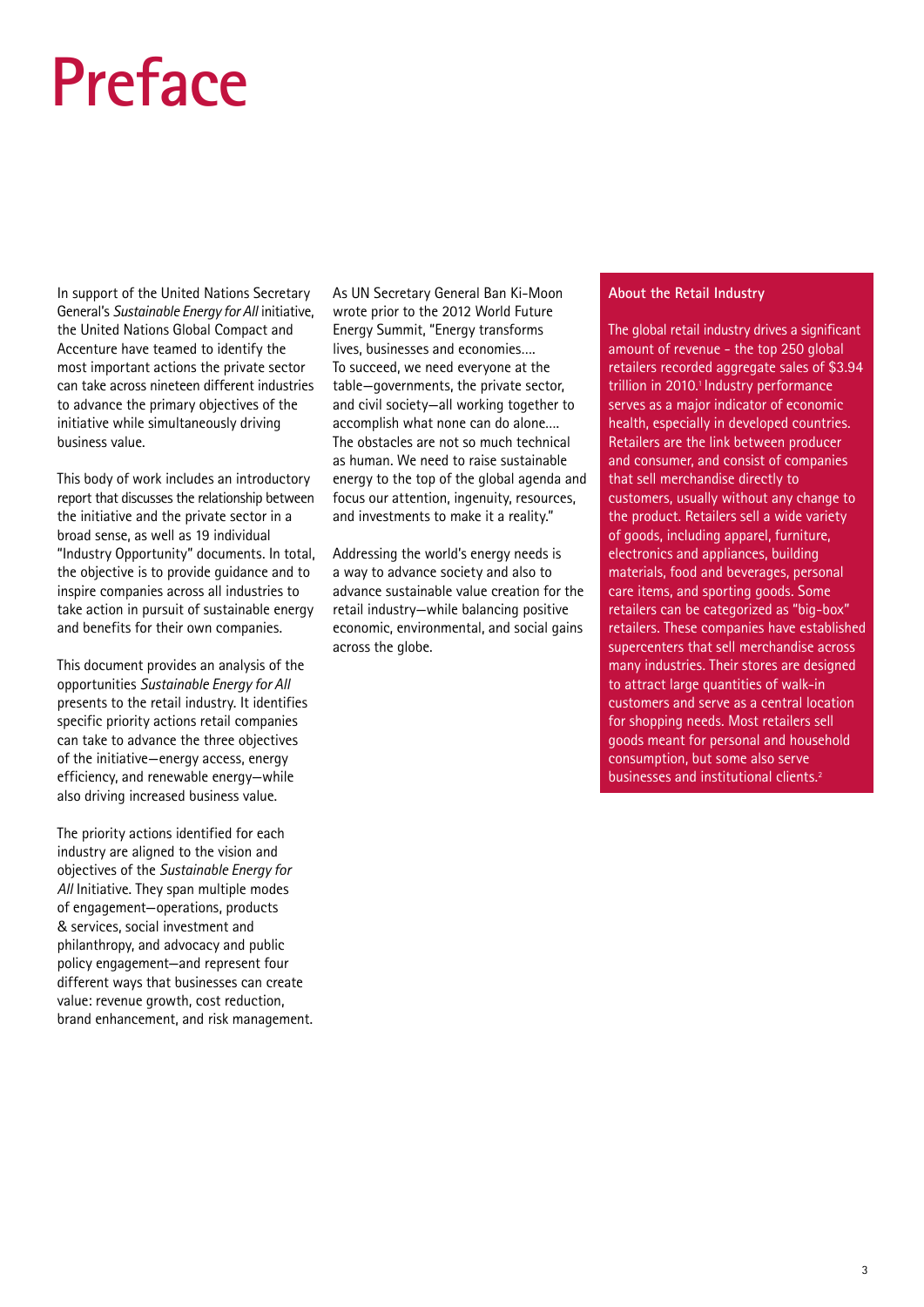# **Summary**

The ambitious objectives of the United Nations *Sustainable Energy for All* initiative will require commitment and vigorous action from the private sector to drive investment, increase innovation in products and services, and increase operational efficiencies. The retail industry has opportunities to both contribute to the broader social goals of the initiative and to realize enhanced business value in the areas of revenue growth, cost reduction, brand enhancement, and risk management.

Retailers primarily consume energy in three main categories of operations: stores, distribution centers, and transportation. Additionally, many sell high volumes of energy-intensive products, such as electronics and appliances. Retailers have opportunities across all of these areas to improve operational and consumer energy efficiency and drive an increase in the use of renewable energy while creating new business value.

To reduce energy consumption in stores, distribution centers, and transportation operations, retailers can target energy

intensive areas such as lighting and heating, ventilation and air conditioning systems. Adding renewable energy sources to power operations diversifies the energy portfolio, minimizing risk by hedging against potential rising energy prices and tightening greenhouse gas regulations. Additionally, Accenture research demonstrates that adopting a more sustainable product mix can drive revenue growth by capturing the growing market segment that lives a "lifestyle of health and sustainability."<sup>3</sup>

By taking a broader approach to value creation, we can better understand the priority actions available to the retail industry for advancing the objectives of *Sustainable Energy for All* while benefiting the industry as a whole. For retailers to advance their business opportunities related to energy efficiency and renewable energy, the industry should focus on five priority actions-mapped to the business value levers, objectives, and engagement modalities of *Sustainable Energy for All*:

| <b>Priority Industry Actions</b>                                   | <b>Business Value Levers</b>                                        | <b>Objectives</b>                                              | <b>Engagement Modalities</b>                                                             |
|--------------------------------------------------------------------|---------------------------------------------------------------------|----------------------------------------------------------------|------------------------------------------------------------------------------------------|
| Increase energy efficiency of operations.                          | <b>Cost Reduction</b><br>$\bullet$<br><b>Brand Enhancement</b><br>٠ | • Energy Efficiency                                            | • Core Business:<br>Operations                                                           |
| Utilize renewable energy to power operations.                      | <b>Brand Enhancement</b><br>$\bullet$<br>Risk Management<br>٠       | • Renewable Energy                                             | • Core Business:<br>Operations                                                           |
| Increase the portfolio of energy efficient<br>products.            | Revenue Growth<br><b>Brand Enhancement</b><br>Risk Management<br>٠  | <b>Energy Efficiency</b><br>$\bullet$<br>Renewable Energy<br>٠ | • Core Business:<br>Products and<br>Services<br>• Advocacy & Public<br>Policy Engagement |
| Work with suppliers to increase supply chain<br>energy efficiency. | <b>Cost Reduction</b><br>$\bullet$<br>Risk Management               | <b>Energy Efficiency</b><br>$\bullet$                          | • Core Business:<br>Operations                                                           |
| Reduce packaging and packaging waste.                              | <b>Cost Reduction</b><br>٠<br><b>Brand Enhancement</b>              | • Energy Efficiency                                            | • Core Business:<br>Operations<br>• Core Business:<br>Products and<br>Services           |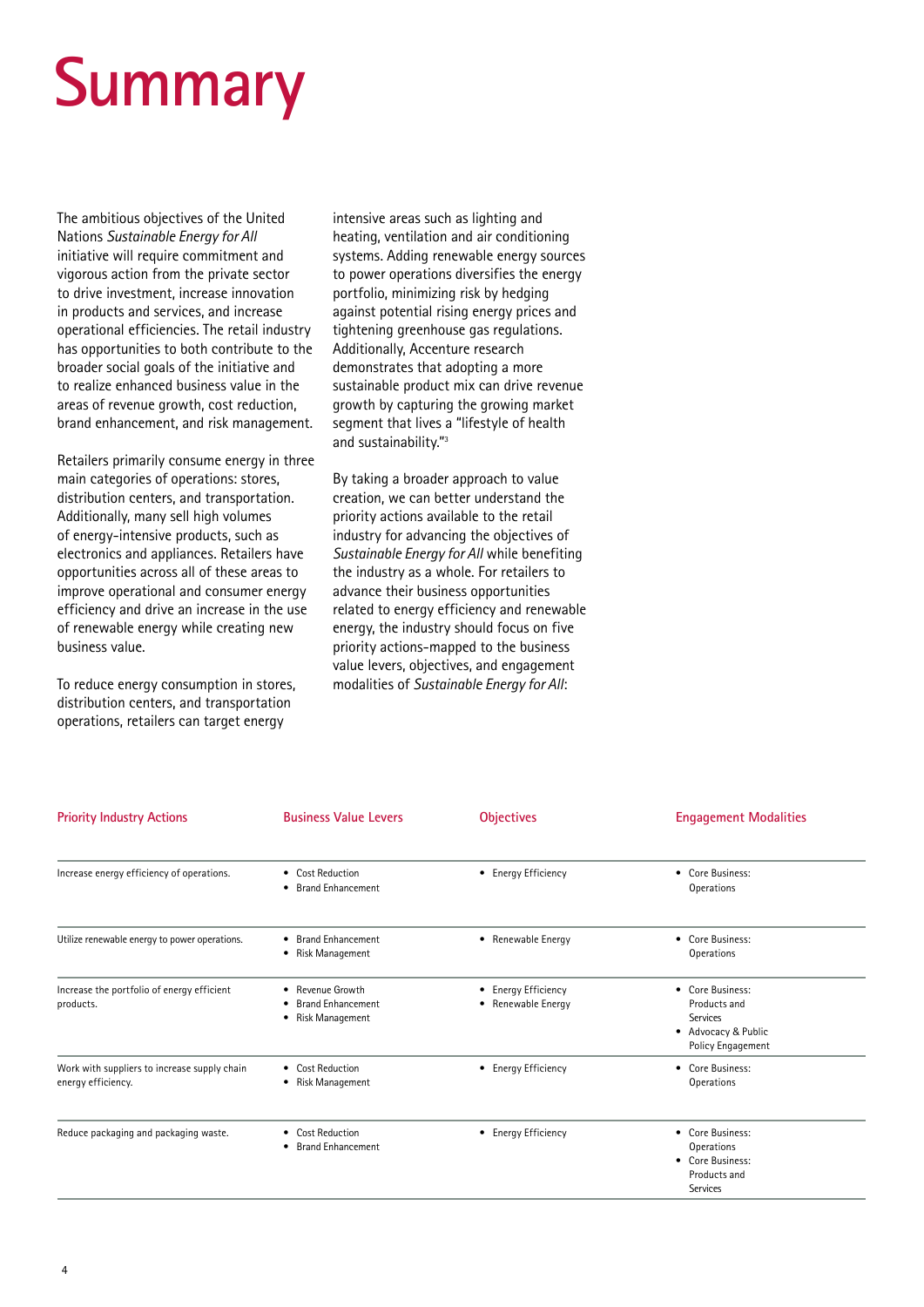

# **What Is** *Sustainable Energy for All***?**

Under the leadership of Secretary-General Ban Ki-moon, the United Nations is mobilizing key constituencies from the private sector, public sector, and civil society in a major global initiative, *Sustainable Energy for All*. The goal of the initiative is to catalyze action around three clear objectives to be achieved by 2030:

- Energy access: Ensuring universal access to modern energy services.
- Energy efficiency: Doubling the global rate of improvement in energy efficiency.
- Renewable Energy: Doubling the share of renewable energy in the global energy mix.

The *Sustainable Energy for All* initiative strives to mobilize bold actions and large-scale investments by fostering the enabling conditions for success, supporting cooperation and coordination across sectors, and tapping into a broad array of businesses and financiers. The initiative has the capacity to leverage a rapidly expanding knowledge network, disseminate ideas, and monitor progress toward the initiative's objectives. It can "change the terms of engagement" by introducing new public-private partnerships based on synergies across relevant sectors of the economy and engendering constructive dialogue on policy, investment, and market development by governments, businesses, and civil society.

*Sustainable Energy for All* provides a clearly articulated global vision for sustainable energy and brings together the unparalleled global convening power and reach of the United Nations, which will help build consensus, drive a common agenda, and coordinate the actions of multiple entities at both the global level and the national levels, helping all entities work toward shared and mutually beneficial goals. *Sustainable Energy for All* brings together all relevant stakeholders in the sustainable energy area—the public sector, private sector, and civil society on a common and open platform for communication and collaboration.

For more comprehensive information about *Sustainable Energy for All*, please go to: http://www.sustainableenergyforall.org/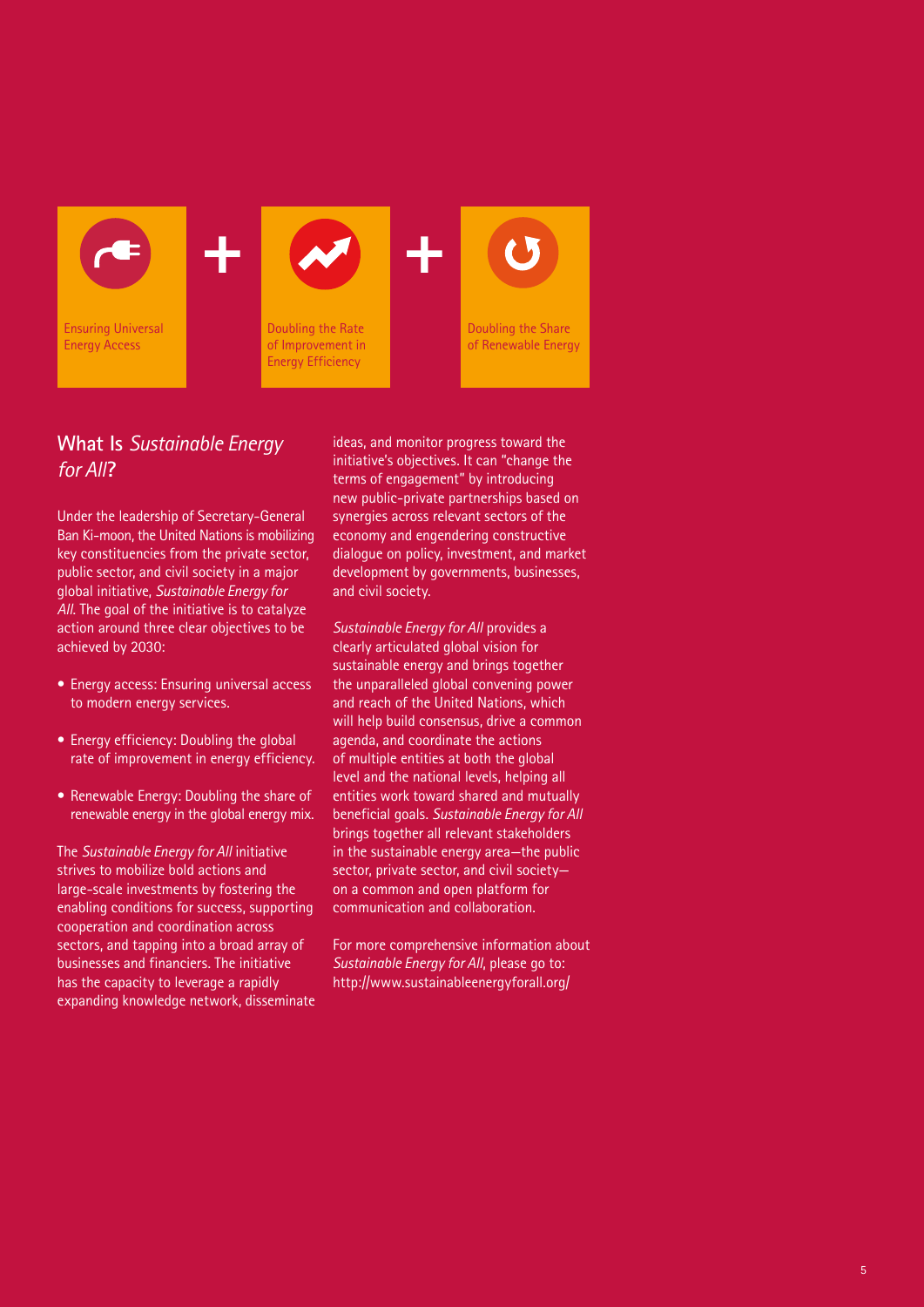# **The Importance of Sustainable Energy to the Retail Industry**

#### **Case Study: Innovation in the Retail Industry**

As a consumer driven industry, retailers are under increasing pressure to integrate sustainability into their business models. In the effort to keep pace with these demands, innovation is a natural byproduct, and lies at the core of winning new customers while retaining current ones. An example of current innovation trends in the industry include:

- Store design Fiber optic day lighting, cool roofing
- Supplier Management Comprehensive supplier scorecards and sourcing policy
- Packaging Efficient design and plastic elimination

Groundbreaking innovation in these categories, as well as many others, can set retailers apart from competitors. They can affect change across multiple industries through their broad network of suppliers and customers, advancing the goals of *Sustainable Energy for All* both upstream and downstream.

# **Significant Energy Demand at Products in Motion – the Energy Physical Retail Locations**

To comprehend the importance of sustainable energy to their industry, retailers should evaluate energy costs across their operations. The retail industry consumes energy across three primary categories: stores, distribution centers, and transportation. The physical retail locations account for a large percentage of a retailer's energy consumption. In a typical 50,000 square foot retail building, a retailer's lighting and heating, ventilation and air conditioning alone account for 75 percent of total energy use.<sup>4</sup> In some retail supercenters and grocery stores, consumption breakdowns can vary due to refrigeration systems, which act as another major electricity user. It is also important to note that, although 50,000 square feet represents average retail store size, "big-box" and electronic retailers often build stores in excess of 100,000 square feet, further increasing both energy consumption and costs. On average, a retail store in a developed economy consumes 14.3 kWh per square foot and spends approximately \$1.47 per square foot on energy, depending on the price of energy.<sup>5</sup>

# **Intensity of Distribution and Transportation**

As merchandise for retail moves through the supply chain it typically goes from producer or manufacturer to storage in a distribution warehouse for eventual transport to retail stores. Distribution warehouses are particularly important for online retailers; these companies often manage a very large number of diverse, individual items. Warehouses use significant amounts of energy in a variety of ways. They share a number of similar energy characteristics with the stores themselves, such as lighting and heating, ventilation and air conditioning, but they also house unique equipment that consumes power as well. Much of this equipment centers on the movement of goods around the warehouse, such as conveyor belts, forklifts, and compactors. Electric motors are critical to the equipment used to run distribution warehouses, and account for about 65 percent of industrial electrical use.6 According to a study conducted by Carnegie Mellon University, retail distribution centers can consume 1 kWh of electricity per item shipped and 0.2 MJ of gas per item.<sup>7</sup>

After the merchandise is shipped, retailers transport it to a vast network of stores to make products available to consumers for purchase. Energy consumed from product transport is a function of distance traveled, weight of the cargo, and the mode of transport. This transport often uses significant amounts of energy in terms of fuel, and represents a great opportunity for potential cost savings and risk management related to fuel consumption.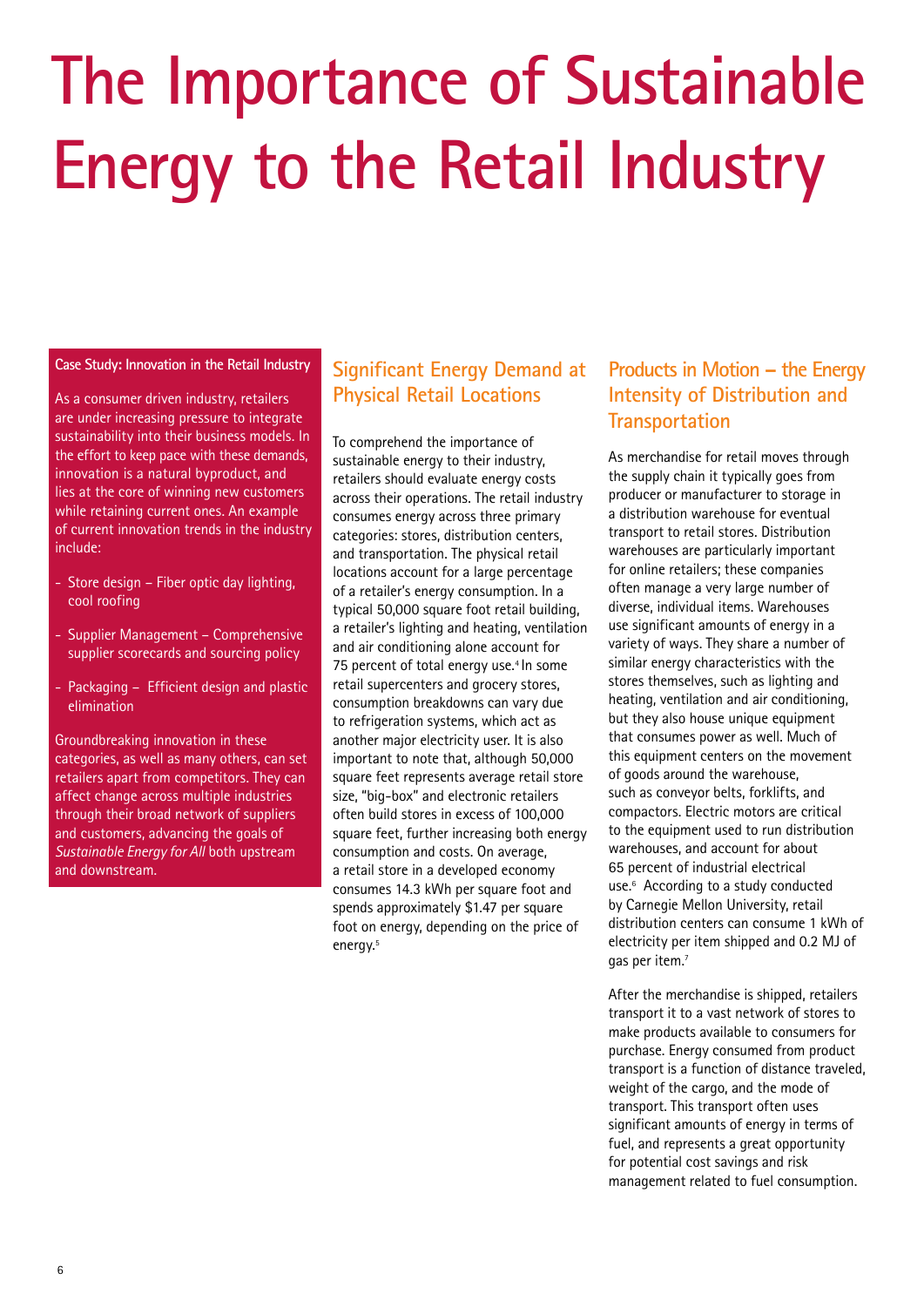# **The Business Opportunity Presented by** *Sustainable Energy for All*

In taking actions to advance the three objectives of *Sustainable Energy for All*, the extent of this unprecedented, rapid change will provide companies with new opportunities to drive sustainable business value in a manner that aligns to their core strategies. To seize these opportunities, there are four engagement modalities companies can address as they implement the identified priority actions:

- 1. Core Business Operations: Businesses can transform their operations through increased energy efficiency and the use of renewable energy alternatives.
- 2. Core Business Products and Services: Businesses can innovate and modify their core products and services to meet the

• Reducing raw material consumption • Changing operations to reuse waste

new and developing market demands for more energy efficient products, sustainable energy, and the infrastructure needed to extend energy access around the world.

- 3. Social Investment and Philanthropy: Businesses can identify ways to establish a strategic link between social investments and their core strategies to increase the likelihood that such activities will be sustained and able to reach scale.
- 4. Advocacy and Public Policy Engagement: Businesses can seek to engage governments (national, regional, or local) on relevant issues that protect competitiveness and drive opportunities, while working toward the objectives of *Sustainable Energy for All*.

*Sustainable Energy for All* provides a platform to address global financial, social, and environmental concerns associated with energy. Ultimately, in working toward the achievement of the three objectives of the initiative—energy access, energy efficiency, and increased use of renewables—businesses also have significant opportunities to drive sustainable value. Especially important are four value levers related to revenue growth, cost reduction, brand enhancement, and risk management.

# **Which Actions Will Your Company Take to Drive Value?**

The particular actions a company chooses to drive business value depend on a range of factors: its unique attributes and energy characteristics; its business model, corporate strategy and consumer base; and external factors such as level of regulation and economic context. Each of the priority actions in this document is aligned to one or more of the four business value levers described here.

#### **Business Value Levers Revenue Growth** • Creating new business models • Collaborating to develop new markets • Developing new products and services • Moving from products to services **Brand Enhancement** Showcasing innovation Collaborating to increase transparency Improving community involvement • Engaging stakeholders **Cost Reduction** • Improving energy efficiency • Streamlining supply chain and logistics **Risk Management** • Contributing to policy agendas Protecting "License to Operate"

- - Integrating risk management activities
		- Diversifying business model and operations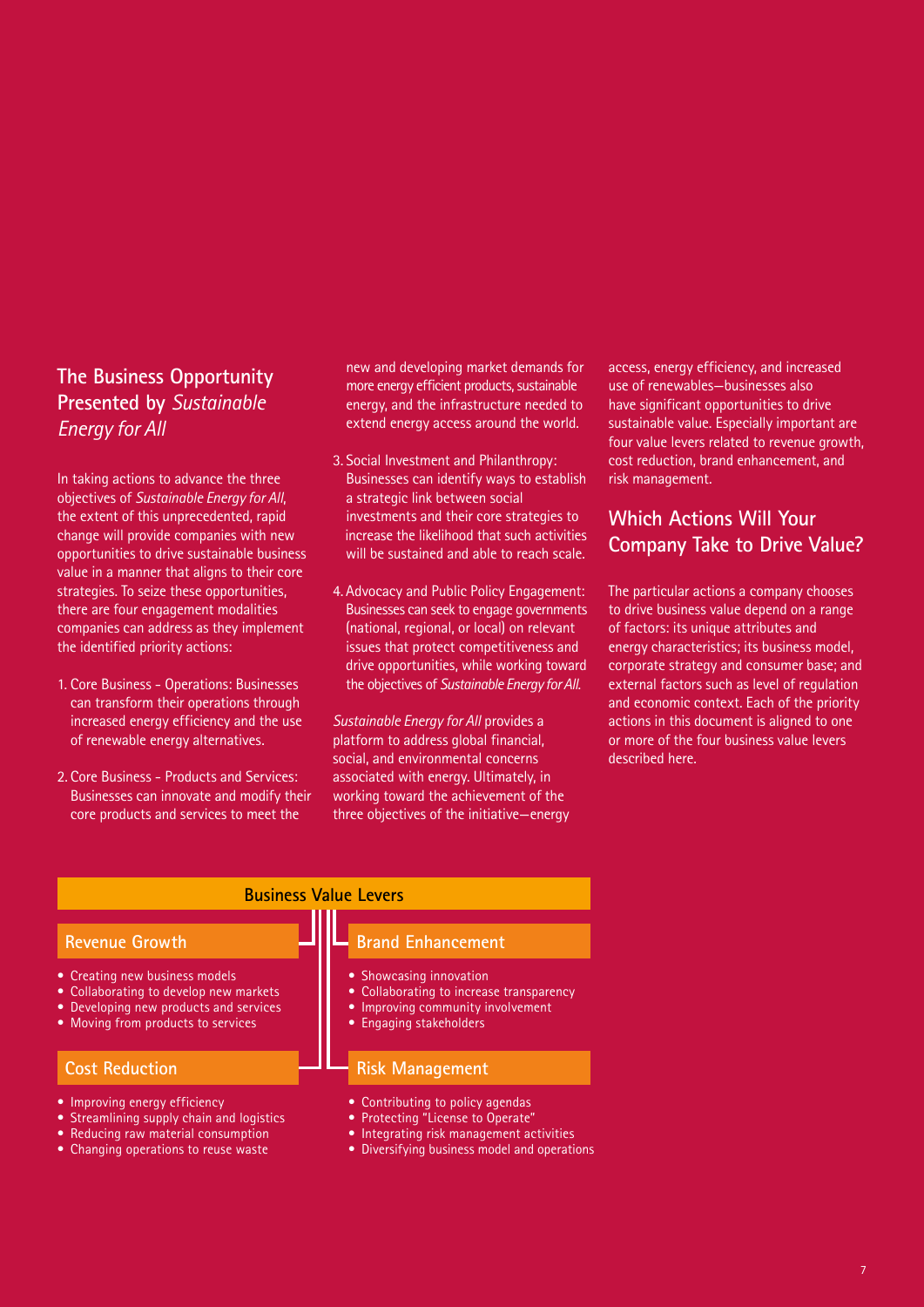# **Sustainable Energy as a Value Driver for the Retail Industry**

Retailers have significant opportunities to drive business value while advancing the objectives of the initiative. Companies can reduce excessive energy consumption in their stores, distribution centers, and transportation operations. Targeting energy intensive areas such as lighting and heating, ventilation and air conditioning systems will yield the greatest energy savings. Adding renewable energy sources to power operations diversifies the energy portfolio, minimizing risk by hedging against rising energy prices and tightening greenhouse gas regulations. Accenture research demonstrates that adopting a more sustainable product mix can drive revenue growth by capturing the growing "lifestyle of health and sustainability" market segment. This market segment has demonstrated the willingness to pay a premium for these products, representing a \$500 billion global opportunity.<sup>8</sup> Increasing this product mix not only drives top line revenue growth, but also can enhance brand value of the retailer and product itself.

### **Retail Stores and Distribution Facilities–Energy Savings and the Low-hanging Fruit**

Improvements to retail store facilities begin with a detailed understanding of how and where energy is currently being used. Building automation systems can display energy use information as well as automatically adjust temperature settings and alarms, and identify energy savings areas. One discount retailer says that its energy management system saved \$20 million annually, reduced consumption by 22 percent per store, and realized a return on investment in 18 months.9 The majority of savings came from automated adjustments in lighting and heating, ventilation and air conditioning systems.

#### **Deriving Value from Natural Light**

Other retailers have taken unique measures such as using natural lighting to reduce energy costs and increase sales revenues. Photo controls can automatically detect the presence of natural daylight, saving between \$0.24 per square foot to \$0.66 per square foot.<sup>10</sup> While this may seem small, some major retailers have saved approximately 250 million kWh a year from day lighting.<sup>11</sup> Not only does it act as a cost-saving measure, but studies demonstrate that it can also increase top line revenue growth through increased sales and can improve employee productivity. According to a study by the National Renewable Energy Laboratory, one retailer set up a test store where one half was naturally lit while the other half continued to use artificial lighting; the store estimated an increase of 15 percent to 20 percent in sales in the naturally lit areas.<sup>12</sup>

### **Powering Retail Stores with Renewable Energy**

In addition to investments in on-site renewable generation, Renewable Energy Certificates can be bought and sold like any other commodity, and represent a fixed quantity of energy generated from renewable sources. While no major retailer has been able to directly generate 100 percent of its local energy from renewable sources, it can purchase Renewable Energy Certificates that certify that they are paying for the generation of a certain amount of renewable energy. One leading apparel retailer has purchased the equivalent of its total annual energy consumption of over 1.5 billion kWh in Renewable Energy Certificates.13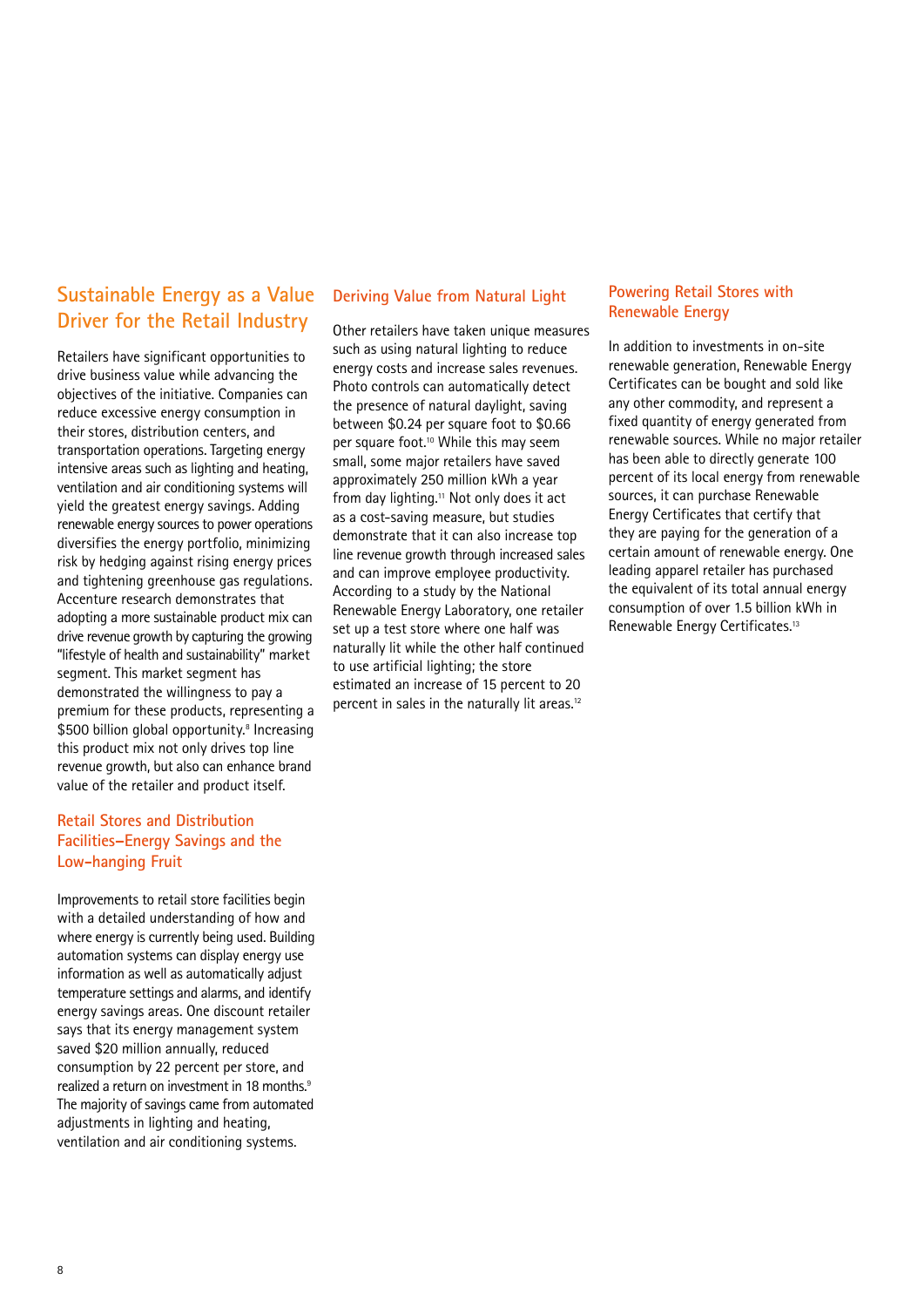# **Priority Actions for the Retail Industry**

The following section provides detail on five priority actions the retail industry can take to become more energy efficient and advance their business opportunities in the sustainable energy market:

- 1. Increase energy efficiency of operations
- 2. Utilize renewable energy to power operations.
- 3. Increase the portfolio of energy efficient products.
- 4. Work with suppliers to increase supply chain energy efficiency.
- 5. Reduce packaging and packaging waste.

### **1. Increase energy efficiency of operations.**

Retailers can improve the energy efficiency of their operations in a number of ways, but the greatest cost savings come from lighting and heating, ventilation and air conditioning retrofits. As stated earlier, retailers can consider the financial benefits of upgrading their lighting systems to energy efficient fixtures, employing methods such as motion sensor activated lighting. Replacing T12 florescent lamps with more efficient T8's and T5's can reduce energy consumption and cost. A supermarket's distribution center saved 9 percent on energy costs just by replacing its outdated T12 fluorescent fixtures.14 With regards to heating, ventilation and air conditioning, retailers can upgrade facilities with an energy management system that can automatically regulate temperatures and detect faulty machinery. Overheating and overcooling of spaces is very energy intensive – a change of a few degrees when people are not occupying a space can yield significant savings. Additionally, upgrading specialty

equipment like refrigeration systems to energy efficient models can produce further savings.

In conjunction with retrofitting existing stores to be more energy efficient, integrating design efficiency into new retail stores will ensure lower operational costs from energy savings. As stated previously, incorporating day lighting into store design can drive business value through reduced lighting costs and increased sales from natural lighting.15 However, it is important to perform a day lighting analysis to verify that the store design captures an optimal amount of natural light. Innovative solutions such as fiber optic bundles that direct natural light into the store without windows can help hedge against some of the pitfalls of natural lighting. On cloudy days, the system can adjust its artificial lighting to confirm that brightness levels remain consistent for consumers during for every shopping experience. Please refer to the case study to learn more about day lighting innovations that are helping retailers achieve energy savings.

Cool roofs are another example of how design efficiency can yield energy savings. Most roofs are black and do not reflect light very well. Instead, they absorb the light and have to potential to rise significantly above ambient temperatures. Cool roofs have much higher solar reflectance ratings and can reduce roof temperatures by up to 100 degrees Fahrenheit.18 This can drive business value by eliminating excessive air conditioning costs and reduce expenditures by up to 15%.<sup>19</sup>

#### **Case Study: Technology innovation to drive savings and improve shopper experiences**

Sunlight Direct uses a hybrid solar lighting system that captures sunlight during the day and directs it into buildings through fiber optic cable bundles. At maximum brightness, it can deliver up to 25,000 peak lumens. It also employs and adaptable system that varies with the suns intensity, so when the sun sets, the system can automatically increase the levels of the artificial light. The technology can significantly reduce overall lighting costs, which can account for about 37% of energy costs in an average retail building.<sup>16,17</sup> Equally as important, it reaps the top line benefits of day lighting while maintaining quality.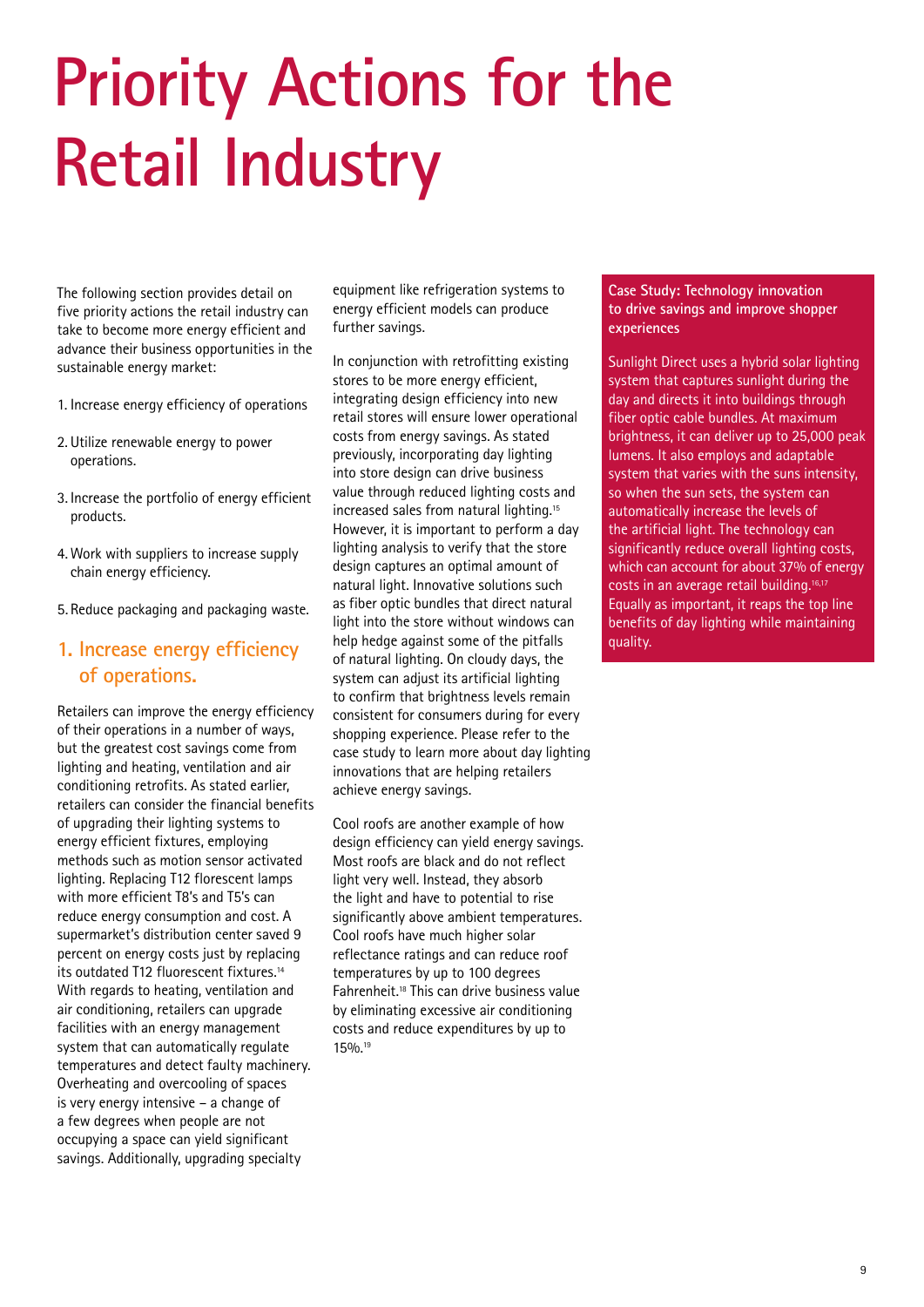## **2. Utilize renewable energy to power operations and facilities.**

In addition to energy efficiency measures, retailers can invest in renewable energy to enhance their brand value and to mitigate the risks of rising energy prices. Many global retailers are already investing in renewable energy and have goals in place to use 100% of renewable energy to power their operations. Wal-Mart, for example, has signed an agreement with Duke Energy to purchase 15% of their energy from a wind farm.<sup>20</sup> They have been able to lock in a long-term fixed rate for the wind power.

While some companies are investing in wind energy, others are taking advantage of the significant roof space at retail locations to install solar power systems. Ikea, a Scandavian big-box retailer with global operations, has taken action to protect against energy price increases by installing solar panels on many of its stores and piloting the use of wind and

geothermal power at some locations. Some of the company's solar investments have allowed them to sell power back to the grid, advantages which they have combined with tax incentives and solar renewable energy credits to lower operational costs.21

Renewable Energy Certificates are another way retailers can support the increased deployment of renewable energy. They represent a certain quantity of energy produced through a renewable energy source. The certificates have market value and can be sold to companies who want to offset their fossil-fuel based energy use. For example, if a retailer is unable to install solar panels or wind turbines, they can choose to fund a portion of their electricity usage through these certificates. When a large volume of credits are purchased, it can have a developmental effect by providing sufficient demand and capital required for additional renewable generation capacity in the local of the facility.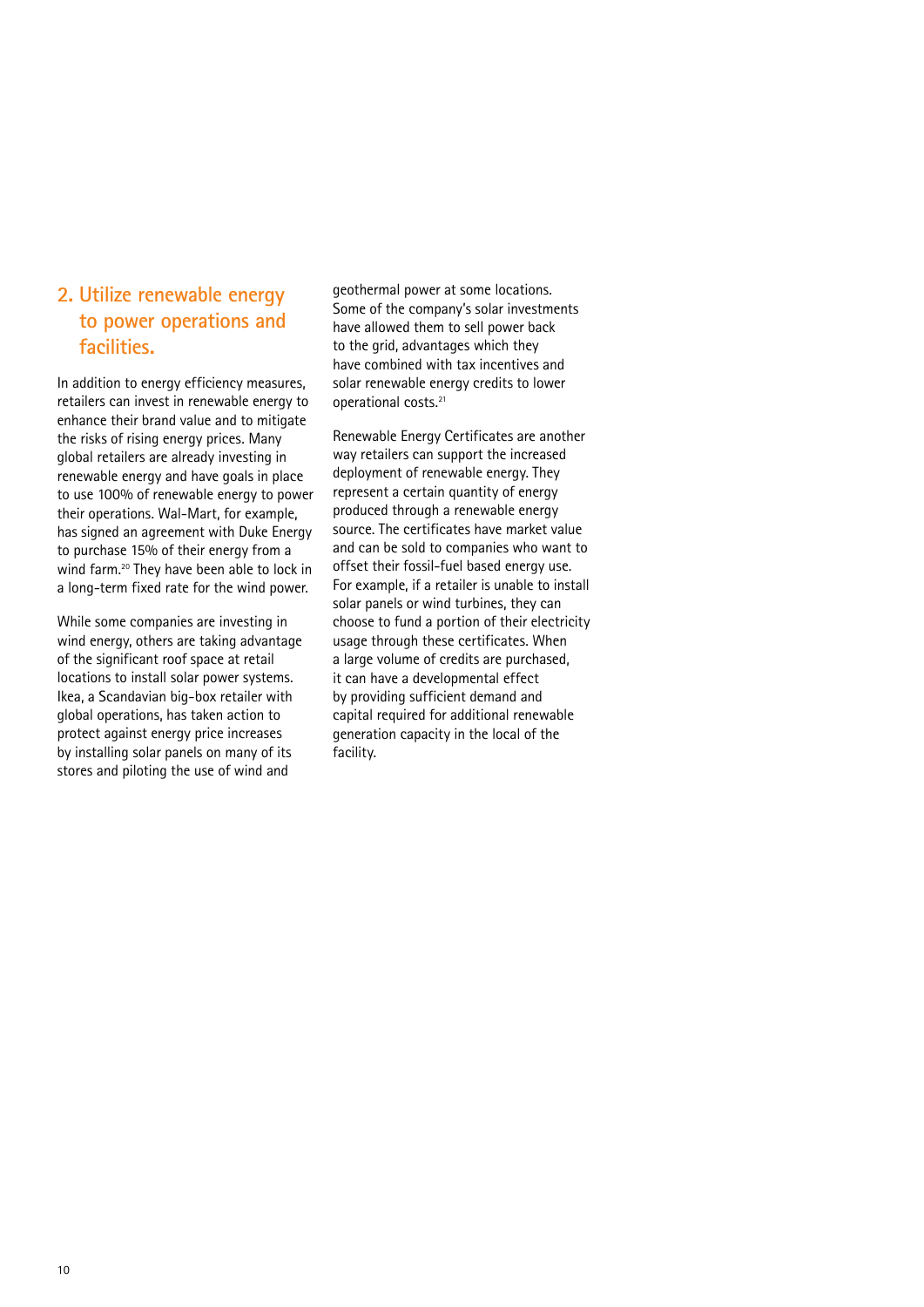# **3. Increase the portfolio of energy efficient products.**

Some retailers, such as those in the electronics business, have a particularly strong opportunity to influence the market for energy efficient products. By increasing the number of energy efficient products sold in stores, retailers can increase revenues by capturing a portion of the \$500 billion a year "lifestyle of health and sustainability" market segment. Examples of these products include:

- Energy efficient electronics and appliances: Retailers should continue to increase the number of energy efficient products they sell, such as washing machines, dryers, dishwashers, refrigerators, laptops, cameras and televisions. In Singapore, the National Enivornment Agency (NEA) gathered 16 retailers to increase the the percentage of energy efficient items in their product mix. At one of these retailers, Best Denki, energy efficient models comprise at least 50% of all models across every category set by the NEA. Ten of the sixteen retailers have also seen increased sales across multiple energy efficient categories such as air conditioners and refrigerators.<sup>22</sup>
- Home energy management: Going beyond setback thermostats, retailers can work with home automation companies to develop networked energy management systems that allow residents to see actual energy use of connected devices and control their operation to save energy and reduce peak loads. These services could be bundled with other options including home security and entertainment as a comprehensive utility load management program to provide greater total value to the customer.

• Electric transportation: Retailers can work with local utilities to provide charging facilities for plug-in electric vehicles. Walgreens is piloting the use of stations in some Florida locations and intends on installing them in 800 locations across the nation. These stations will cost \$2.49/hour to consumers, a price that falls in between home charging stations and traditional gasoline.<sup>23</sup> One electronics retailer is even piloting the sale of rechargeable electric bicycles at some locations.<sup>24</sup>

Retailers have a unique opportunity to use their locations to educate consumers on the benefits of energy efficient electronics and services. They can promote these products and services and help consumers buy these products by offering discounts, layaway and financing options.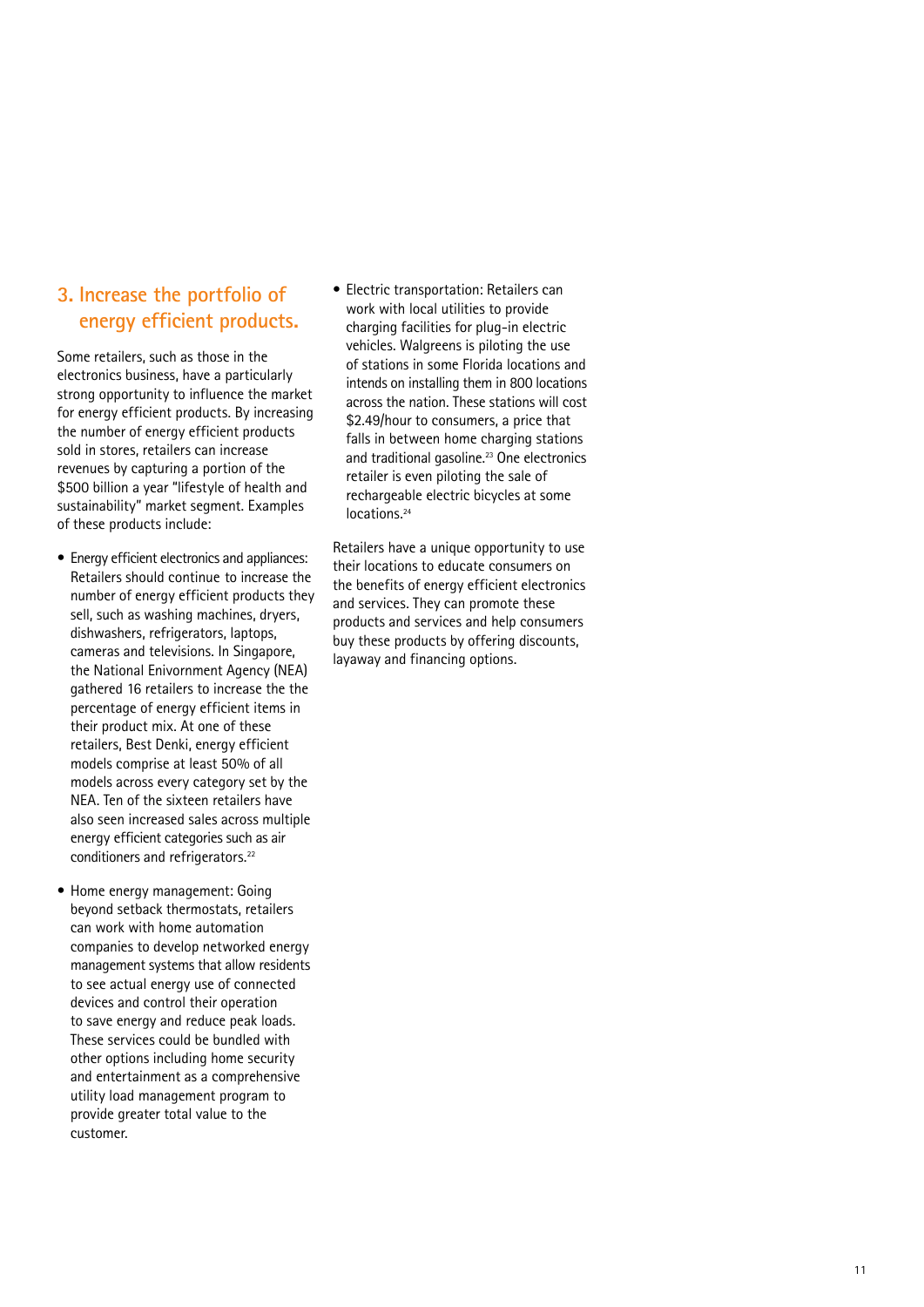# **4. Work with suppliers to increase supply chain energy efficiency.**

Retailers must gain a holistic and comprehensive perspective of energy consumption along the entire supply chain to maximize the value realization opportunities from energy efficiency initiatives. Savings from energy efficient supply chains can transfer cost reductions from manufacturer to retailer and finally to the consumer. Energy efficiency may not only require the retrofit of a retailer's own facilities and operational processes, but also a commitment from suppliers. There are several incentives and strategies to help engage and align suppliers with the retailer's energy efficiency objectives. They fall into two main categories: supplier management and corporate strategy and governance.

Retailers have opportunities to innovate when it comes to supplier management and corporate strategy. Creating supplier scorecards and selection criteria can promote higher energy efficiency downstream. These scorecards can help guide manufacturers on acceptable materials in the products sold and how to dispose of and reclaim materials when products are recycled. Additionally, teaming with suppliers to use a centralized technology infrastructure can facilitate the tracking of energy consumption throughout the entire supply chain, providing transparency to suppliers, retailers, and consumers.

Wal-Mart has demonstrated thought leadership in the creation of supplier scorecards. Wal-Mart's supplier scorecard contains 15 category specific questions for 100 major categories. They divide questions into energy and climate, material efficiency, natural resources, and labor practices. Large retailers like Wal-Mart work with over 100,000 suppliers, and consequently exert a strong influence on supplier energy efficiency and sustainable business practices.25

- Develop guidelines and codes of conduct around energy efficiency (e.g., contractual obligations, targets, scorecards, etc.).
- Embed energy efficiency metrics within supplier selection criteria.
- Include energy use objectives in contractual agreements and consider deselecting suppliers that do not meet expectations.
- Consider rewarding suppliers who are willing to align to your company's energy management strategy (e.g., giving them preferred vendor status).
- Support suppliers in tracking energy consumption of operations/production through supplier training and outreach.
- Deploy a centralized technology infrastructure to support energy management data collection and reporting objectives.

## **5. Reduce packaging and packaging waste.**

The retail industry receives goods from suppliers in packaging that is often discarded or used for only a short period of time. In addition, products are sold to end consumers in packaging that is often disposed of once the product is purchased. Retailers can work with their suppliers to reduce packaging and packaging waste, as the benefits of these reductions can have significant energy saving implications, in addition to reducing environmental impact. Efficient packaging translates to lower transportation energy costs, primarily due to lower shipping weight and more products per pallet. Minimal packaging also means fewer raw materials are used and less waste disposal from an operational perspective.

### **Supplier Management Corporate Strategy and Governance**

- Link supply chain energy management goals to the procurement function's performance.
- Train procurement staff on energy efficiency.
- Align with suppliers on meaningful goals and objectives, with regular touch points to monitor progress, especially with suppliers not meeting expectations.
- Develop a holistic communication strategy by communicating energy use and management to all suppliers.

A few strategies retailers can consider to reduce packaging include: developing slimmer, lighter packaging that uses less material; increasing recycled content in packaging material; replacing polyvinyl chloride and polyethylene terephthalate (plastic) packaging components with more sustainable options; right-sizing boxes used to ship an item; reusing shipping containers; and recycling discarded materials.26 Online retailer Amazon.com has partnered with suppliers to launch a "Frustration Free Packaging" initiative. Not only does the initiative make packages easy to open, but it completely eliminates all plastic in the design and replaces it with recyclable cardboard. The company expects the packaging reductions and simplifications to boost consumer satisfaction and improve the bottom line.<sup>27</sup>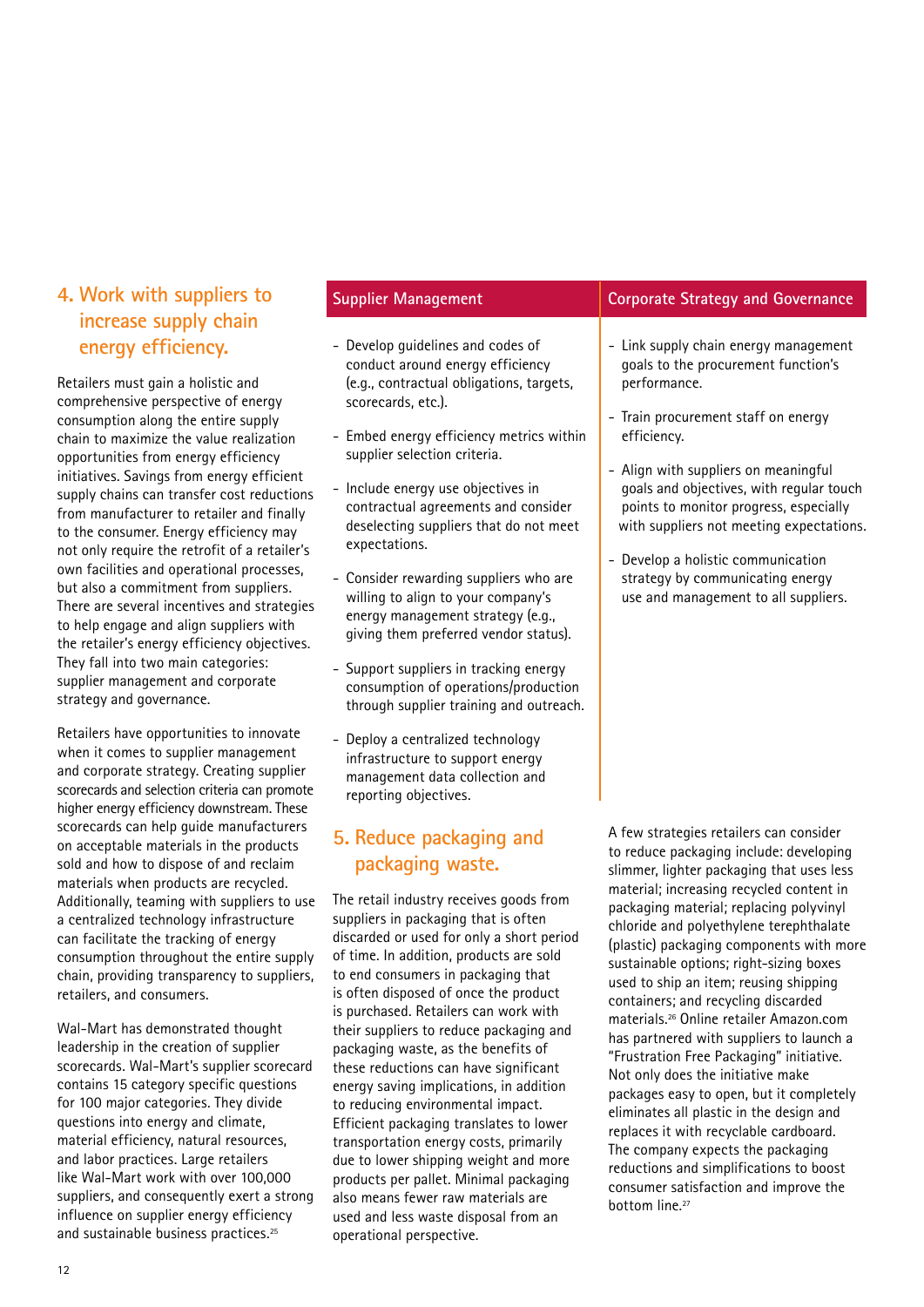### **Conclusion**

The priority actions identified in this document are meant to provide guidance and inspire retailers to take action to advance the three objectives of the *Sustainable Energy for All* initiative while simultaneously maximizing their realized business value. It is vital that the private sector be fully engaged and committed to successfully achieve the initiative's ambitious objectives. With the right level of support, coordination, and action the power of industry can be unleashed to confirm universal energy access, dramatically improve the energy efficiency of business operations, increase the use of renewable energy, and develop more sustainable products and services. Actions focused on achieving the desired outcomes of *Sustainable Energy for All* will drive significant positive societal change in addition to economic growth and opportunity.

By using the action areas as a frame of reference, retailers have the opportunity to drive business value through all four levers. Incorporating a sustainable product mix will capture revenues from the fast-growing sustainably focused

consumer segment, as well as enhance brand value and build customer loyalty. In addition to capitalizing on the upside benefits of sustainable energy initiatives and products, retailers can manage the downside threats to their business. Renewable energy sources can not only enhance brand value, but reduce longterm risks associated future regulatory burden and resource constraints. Energy efficiency improvements in stores, distribution, and transportation can drive down operational costs. The sum of these actions will make retailers more competitive now and in the future.

For retailers to advance their business opportunities related to energy efficiency and renewable energy, the industry should focus on the five priority actions detailed in this document. By focusing on these actions, the retail industry will be able to maximize its contribution to *Sustainable Energy for All*, increase business value, and help ensure a sustainable future based on a balanced approach to improving social, environmental, and economic benefits for all.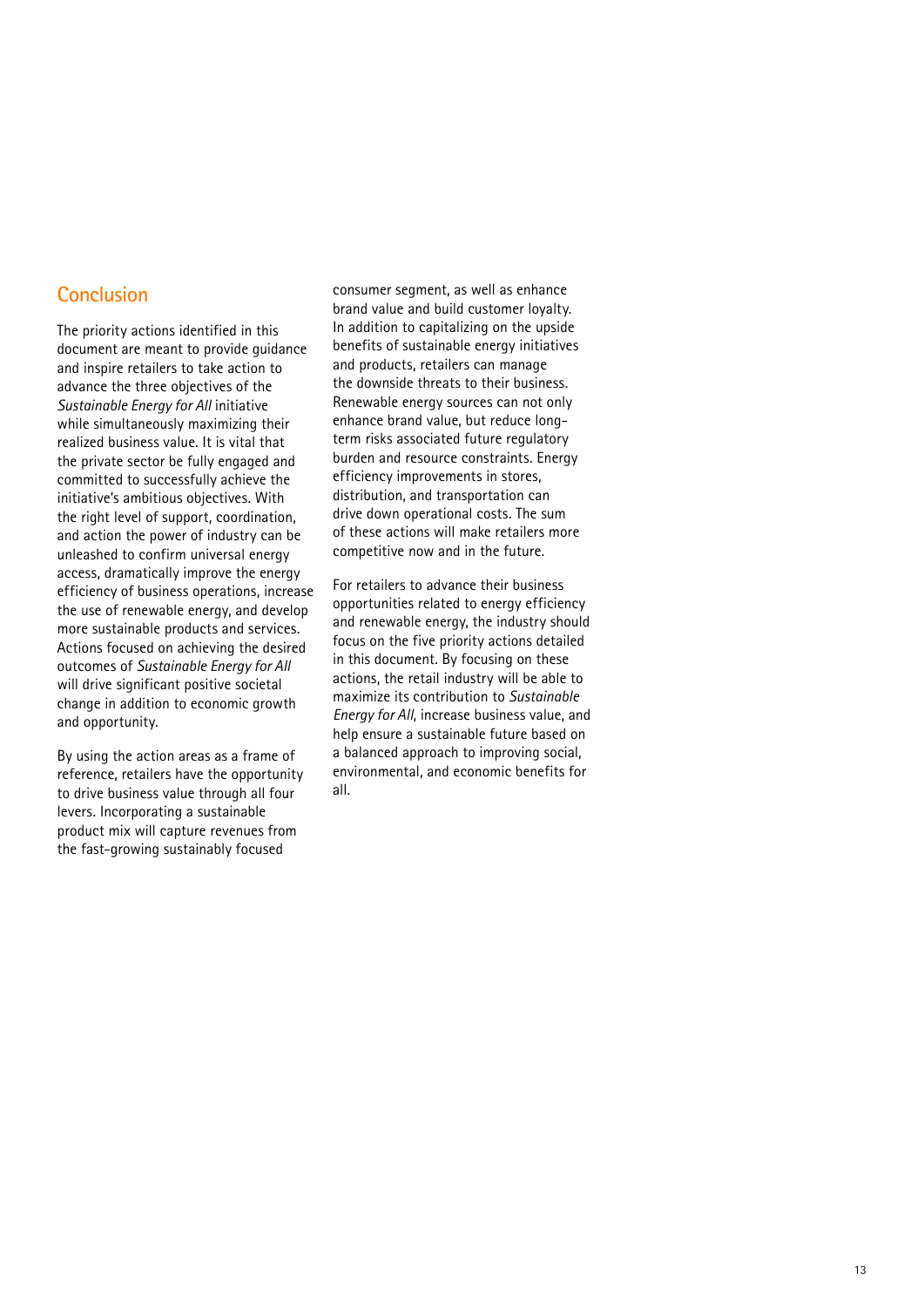# **Endnotes**

1. Deloitte - http://www.deloitte.com/ assets/Dcom-Mexico/Local%20Assets/ Documents/mx(en-mx)Global\_Power\_ Retailing.pdf

2. Bureau of Labor Statistics – Retail Industry

3. Accenture – "The Sustainable Supply Chain: Creating Value through Sustainable Packaging": http://www.accenture.com/ us-en/Pages/insight-sustainable-supplychain-sustainable-packaging.aspx

4. Energy Information Administration

5. Ibid

6. http://www.inddist.com/articles/2010/10/ reducing-energy-costs-warehouses

7. ftp://www.ce.cmu.edu/greendesign/ public/www/research/Buy\_com\_report\_ final\_030209.pdf

8. Accenture – "The Sustainable Supply Chain: Creating Value through Sustainable Packaging"

9. http://www.environmentalleader. com/2010/09/15/energy-managementsystem-saves-retailers-millions-annuallyin-energy-costs/

10. http://www.h-m-g.com/projects/ daylighting/summaries%20on%20 daylighting.htm#Daylight and Retail Sales – CEC PIER 2003

11. http://walmartstores.com/pressroom/ news/5015.aspx

12. NREL – "A Literature Review of the Effects of Natural Light on Building Occupants" July 2002

13. http://www.epa.gov/greenpower/ toplists/top50.htm

14. http://www.bgesmartenergy.com/sites/ bge/files/BGE\_IC\_Spotlight\_ESFB\_Mars\_ Supermarket.pdf

15. NREL – "A Literature Review of the Effects of Natural Light on Building Occupants" July 2002

16. http://www.lrc.rpi.edu/programs/ solidstate/pdf/Freyssinier-SPIE6337-51.pdf

17. http://www.sunlight-direct.com/ lighting.php

18. http://www.consumerenergycenter.org/ coolroof/

19. http://www1.eere.energy.gov/buildings/ pdfs/cool\_roof\_fact\_sheet.pdf

20. http://www.washingtonpost.com/ wp-dyn/content/article/2008/11/19/ AR2008111903586.html

21. National Real Estate Investor – "IKEA Expects Long-Term Savings from Rooftop Solar Rollout" July 11, 2011

22. http://app2.nea.gov.sg/ news\_detail\_2010.aspx?news\_ sid=20100527494180333508

23. http://articles.sun-sentinel. com/2012-04-17/business/fl-chargingstation-20120417\_1\_car-chargingstations-andy-kinard-plug-in-electricvehicles

24. http://www.bicycleretailer.com/news/ newsDetail/2648.html

25. http://www.greenbiz.com/ blog/2012/04/19/why-walmarts-bettersupplier-scorecard-big-deal

26. "Walmart: 2009 Sustainability Report." Walmart. 2009. http://walmartstores. com/sites/sustainabilityreport/2009/ en\_logistics.html

27. Accenture – "The Sustainable Supply Chain: Creating Value through Sustainable Packaging"